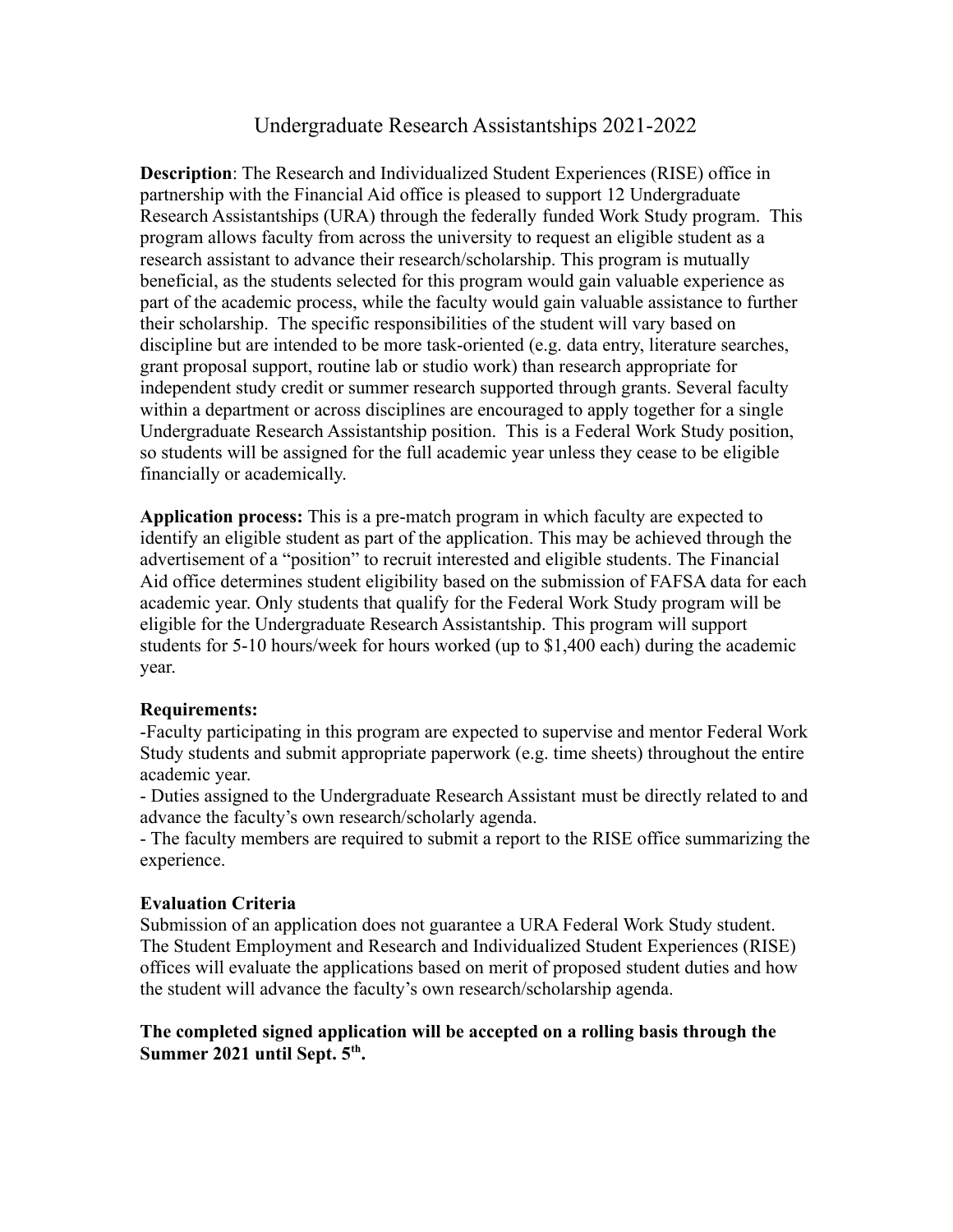# **Undergraduate Research Assistantships Application 2021-22**

| Faculty Name: Department: Department:                                                                                        |  |                                                  |
|------------------------------------------------------------------------------------------------------------------------------|--|--------------------------------------------------|
| Email: <u>Alexander School (2003)</u>                                                                                        |  |                                                  |
|                                                                                                                              |  | Date:                                            |
| Additional faculty if joint application for a single work-study student                                                      |  |                                                  |
|                                                                                                                              |  |                                                  |
|                                                                                                                              |  |                                                  |
|                                                                                                                              |  | Date: $\_\_\_\_\_\_\_\_\_\_\_\_\_\_\_\_\_\_\_\_$ |
| Faculty Name: Department: Department:                                                                                        |  |                                                  |
|                                                                                                                              |  |                                                  |
|                                                                                                                              |  | Date: $\_\_\_\_\_\_\_\_\_\_\_\_\_\_\_$           |
| <b>Pre-matched Federal Work Study Student</b>                                                                                |  |                                                  |
|                                                                                                                              |  |                                                  |
| Major: Number of credits earned towards graduation:                                                                          |  |                                                  |
|                                                                                                                              |  |                                                  |
| Email:                                                                                                                       |  |                                                  |
| I authorize the Financial Aid Office to provide information regarding my Federal<br>Work Study eligibility to this Committee |  |                                                  |
|                                                                                                                              |  | Date: $\_\_$                                     |